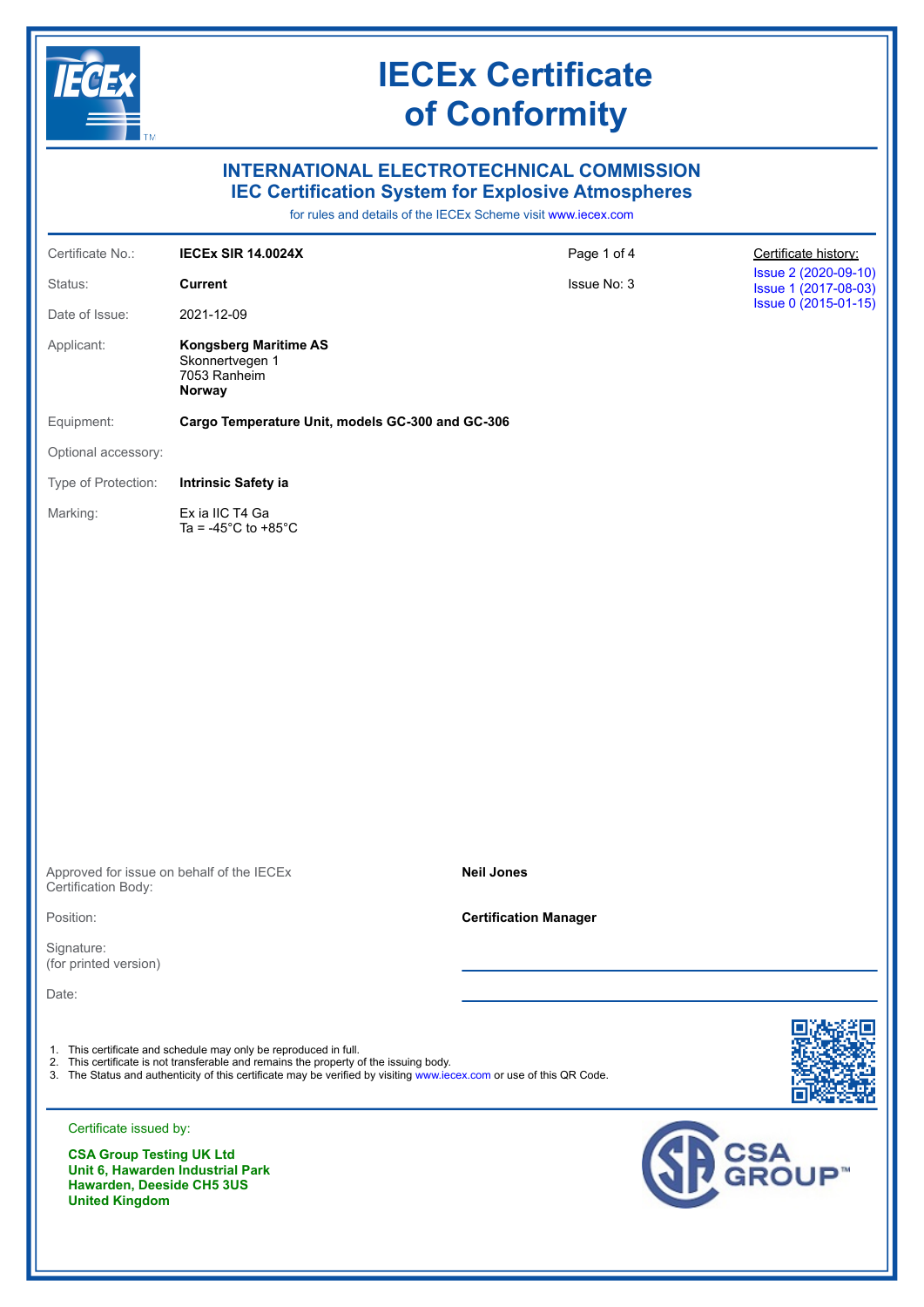|                                                                                                                                                                                                                                                                                                                                                                                                                                                                                                          | <b>IECEx Certificate</b><br>of Conformity                                 |                                                                                                                                                              |  |  |  |
|----------------------------------------------------------------------------------------------------------------------------------------------------------------------------------------------------------------------------------------------------------------------------------------------------------------------------------------------------------------------------------------------------------------------------------------------------------------------------------------------------------|---------------------------------------------------------------------------|--------------------------------------------------------------------------------------------------------------------------------------------------------------|--|--|--|
| Certificate No.:                                                                                                                                                                                                                                                                                                                                                                                                                                                                                         | <b>IECEX SIR 14.0024X</b>                                                 | Page 2 of 4                                                                                                                                                  |  |  |  |
| Date of issue:                                                                                                                                                                                                                                                                                                                                                                                                                                                                                           | 2021-12-09                                                                | Issue No: 3                                                                                                                                                  |  |  |  |
| Manufacturer:                                                                                                                                                                                                                                                                                                                                                                                                                                                                                            | <b>Kongsberg Maritime AS</b><br>Skonnertvegen 1<br>7053 Ranheim<br>Norway |                                                                                                                                                              |  |  |  |
| Additional<br>manufacturing<br>locations:                                                                                                                                                                                                                                                                                                                                                                                                                                                                |                                                                           |                                                                                                                                                              |  |  |  |
| This certificate is issued as verification that a sample(s), representative of production, was assessed and tested and found to comply with the<br>IEC Standard list below and that the manufacturer's quality system, relating to the Ex products covered by this certificate, was assessed and<br>found to comply with the IECEx Quality system requirements. This certificate is granted subject to the conditions as set out in IECEx Scheme<br>Rules, IECEx 02 and Operational Documents as amended |                                                                           |                                                                                                                                                              |  |  |  |
| <b>STANDARDS:</b><br>The equipment and any acceptable variations to it specified in the schedule of this certificate and the identified documents, was found<br>to comply with the following standards                                                                                                                                                                                                                                                                                                   |                                                                           |                                                                                                                                                              |  |  |  |
| IEC 60079-0:2017<br>Edition: 7.0                                                                                                                                                                                                                                                                                                                                                                                                                                                                         |                                                                           | Explosive atmospheres - Part 0: Equipment - General requirements                                                                                             |  |  |  |
| IEC 60079-11:2011<br>Edition:6.0                                                                                                                                                                                                                                                                                                                                                                                                                                                                         |                                                                           | Explosive atmospheres - Part 11: Equipment protection by intrinsic safety "i"                                                                                |  |  |  |
|                                                                                                                                                                                                                                                                                                                                                                                                                                                                                                          |                                                                           | This Certificate does not indicate compliance with safety and performance requirements<br>other than those expressly included in the Standards listed above. |  |  |  |
| <b>TEST &amp; ASSESSMENT REPORTS:</b><br>A sample(s) of the equipment listed has successfully met the examination and test requirements as recorded in:                                                                                                                                                                                                                                                                                                                                                  |                                                                           |                                                                                                                                                              |  |  |  |

Test Reports:

[GB/CSAE/ExTR21.0185/00](https://www.iecex-certs.com/#/deliverables/REPORT/79936/view) [GB/SIR/ExTR14.0304/00](https://www.iecex-certs.com/#/deliverables/REPORT/26217/view) [GB/SIR/ExTR17.0124/00](https://www.iecex-certs.com/#/deliverables/REPORT/27103/view)

Quality Assessment Report:

[NO/PRE/QAR18.0016/03](https://www.iecex-certs.com/#/deliverables/REPORT/77775/view)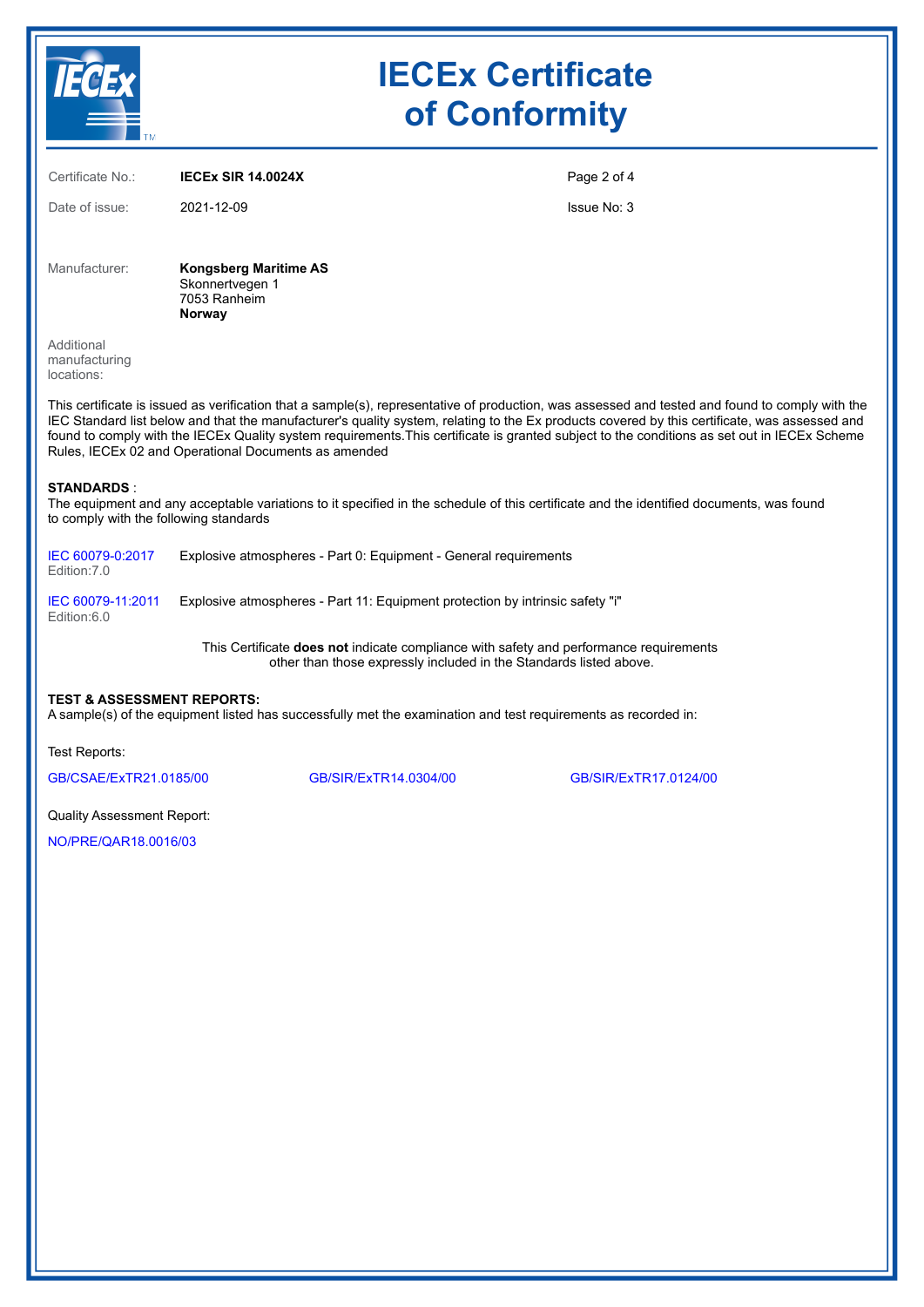

## **IECEx Certificate of Conformity**

Certificate No.: **IECEx SIR 14.0024X**

Date of issue: 2021-12-09

Page 3 of 4

Issue No: 3

### **EQUIPMENT:**

Equipment and systems covered by this Certificate are as follows:

The GC-300/GC-306 Cargo Temperature Unit is a temperature transmitter and signal converter with HART output, primarily intended for use in cargo tanks for liquid gas. The GC-300 can connect up to three Pt-sensors, and GC-306 can connect up to six Pt-sensors. The transmitter is enclosed in a stainless steel housing.

The only difference between GC-300 and GC-306 is the shape of the PCB, and some minor changes to the circuitry. The GC-300 is circular in shape intended for a deck-mounted enclosure. The GC-306 is rectangular in shape intended for cabinet-mounting. Refer to the Annexe for Entity Parameters

#### **SPECIFIC CONDITIONS OF USE: YES as shown below:**

**1.**  The supply to the GC-300 or GC-306 shall be resistive, such that Rsource ≥ Uo/Io.

**2.**  The GC-306 shall be installed in an enclosure that complies with the requirements of IEC 60079-14 for the zone of use, with a degree of protection of IP54 minimum.

**3.**  The Pt-sensors connected to the GC-300/GC-306 shall have their circuits isolated from earth; this shall be proved by applying a test voltage of 500 Vac between the circuit and the enclosure of the probe for 60 s. Alternatively, a voltage of 20% higher may be applied for 1 s. There shall be no evidence of flashover or breakdown and the maximum current flowing shall not exceed 5 mA.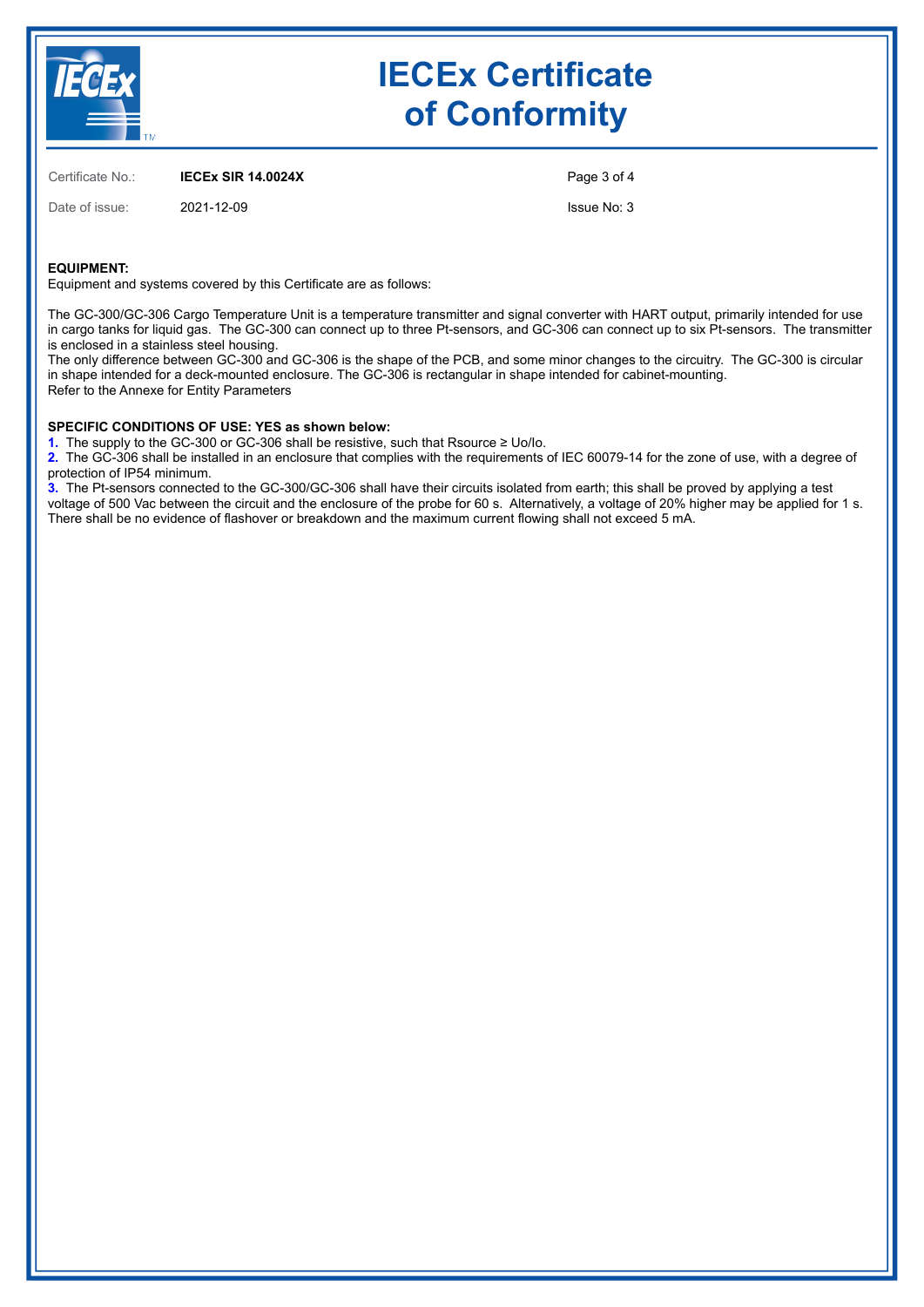

# **IECEx Certificate of Conformity**

Certificate No.: **IECEx SIR 14.0024X**

Date of issue: 2021-12-09

Page 4 of 4

Issue No: 3

**DETAILS OF CERTIFICATE CHANGES (for issues 1 and above) This issue, Issue 3, recognises the following changes; refer to the certificate annex to view a comprehensive history:**

1. Following appropriate assessment to the latest technical knowledge, IEC 60079-0:2011 was replaced by IEC 60079-0:2017. 2. Minor drawing updates.

#### **Annex:**

[IECEx SIR 14.0024X Issue 3 Annexe.pdf](https://www.iecex-certs.com/#/deliverables/CERT/58456/view)